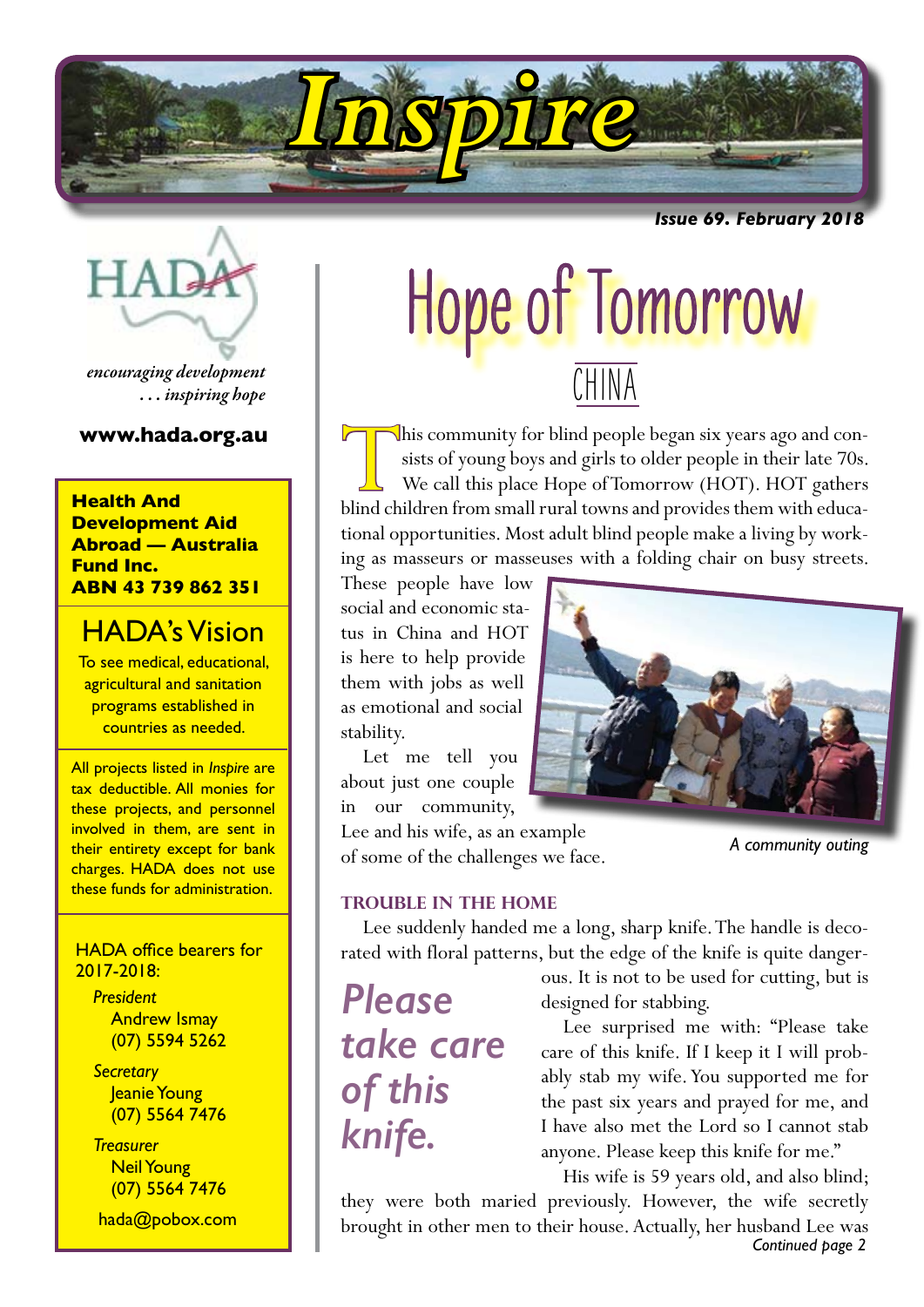rarely home. He was busy working as a masseur on busy streets during the day and he would sleep



e l s e w h e r e during the night.

Lee's heart was in a panic when he heard about his wife's affairs. One day he went

to their house very suddenly

without warning. Lee knocked on the door hard, almost as if it was going to break, but there was no response. His neighbor said, "Someone must be in there." Reluctantly after a long time, his wife opened the door. Of course, she was with another man.

Ever since that incident Lee was preparing a

knife. His fellow blind friends who work as masseurs together would often tell him to stab his wife. In that critical situation, Lee dramatically handed his knife to me. That knife is in my desk drawer today.

## **There is no difference**

I already knew that Lee was also in an affair. The woman whom Lee meets secretly was someone who just came to the city from the countryside to survive through daily labour.

I thought that blind people would never be able to have an affair. I thought, "How could someone who cannot see do that?" However, after knowing many Chinese blind people, I found that their affairs are no different from sighted people. It is heartbreaking to realise that no matter what kind of status or disability they may have, everyone is the same.

So, it is Lee and his wife, and many others that we at HOT are seeking to help to do life better.

*~ Daniel Kim*



There is an enormous, gluttonous chasm in Siem Reap, Cambodia, which threatens to consume the hopes and dreams of any child or caregiver who dares approach it. On one side of this chasm lies dishonour, hunger, ignorance, desperation, aimlessness, and futility; on the other are dignity,



health, awareness, r e sponsibility, purpose, and respect. Attempts are sometimes made by those brave (or desperate) enough to make the jump on their own, but most turn away after witnessing others try and fail. Eight years ago, we built a bridge over that chasm. The shape, colour, and size of this bridge has seen much change over the years, but the material has always



stayed the same — a Bridge of Hope.

# **Rescuing Street Children**

Children from the age of six can be seen wandering the streets of our city unsupervised and unaccounted for; sometimes they are playing with their friends, other times they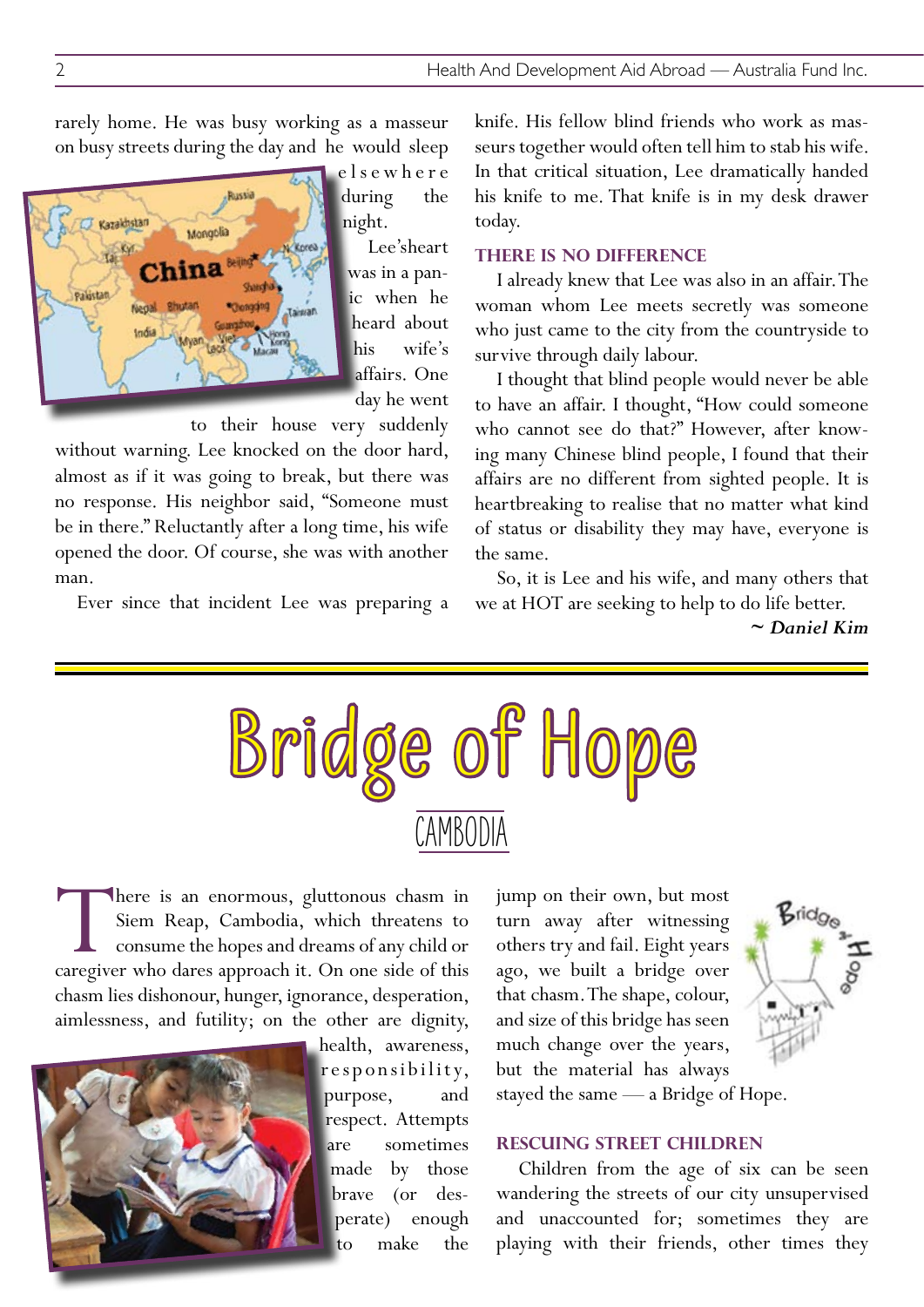

*Craft time*

are searching for saleable items from the rubbish heaps lying on the roadside. Poverty — affecting the mind, body, and soul — is to blame for this situation. The caregivers are unable to provide for their family's needs for a host of reasons, some of which they have control over and some of which they do not. Our vision is for these precious people to find the way to fullness, redemption, and true hope. And so, we use hands of compassion, words of encouragement and wisdom.

# **Looking after the caregivers**

Caregivers in extreme need are given weekly gifts of rice in exchange for the income lost in having their children join us at our project. After



*Staff reading together*

anywhere from one to three years of learning literacy and mathematics, using local government curriculum, and learning social skills under the well-trained Cambodian teachers at our project, the children are integrated into the local government school.

#### **Holisitc care**

Our team is almost entirely local, consisting of 19 Cambodian staff who serve the families holistically during their time with us. There are 85 children whom we serve in many ways: those children who come from extreme situations are provided

with their school supplies, including backpacks, shoes, and uniforms; meals are given twice daily for each child studying with us; art, cooking, crafting, and dance classes are regularly offered in addition to practical education on hygiene, nutrition, and addiction awareness. The children have continual access to our local social work-

*Dignity and selfrespect through practical love*

ers for counselling and to our nurse for medical care, and regularly receive haircuts and dental treatment.



Caregivers from around 60 families are welcome to participate in monthly parenting support meetings held in the community, in addition to the regular house-visits they receive from our social workers. Financial "savings groups" have been instituted to highlight the principles and value of financial management while emphasising the vital role that community cooperation plays in healthy living.

As our team contributes to the restoration of dignity and self-respect through practical love, it is our prayer that they will continue walking this Bridge to find full redemption and everlasting hope. *~ Jonathan Wolters*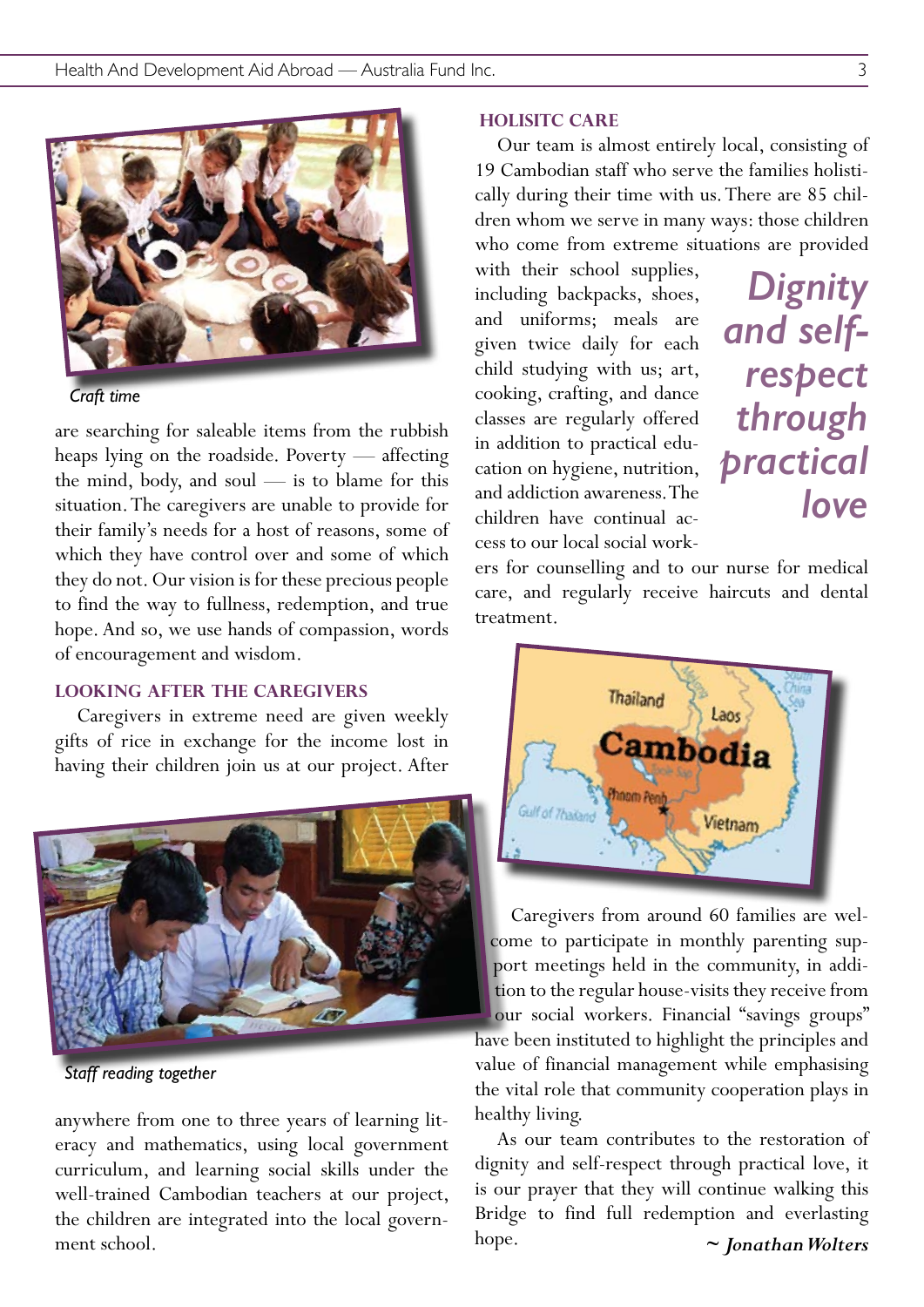# Haus Pikinini Project, Wau

# PAPUA NEW GUINEA

aus Pikinini is a continuation and expansion of my street kids' program that I ran in Wau, PNG, for many years when I was in business and had a larger disposable income. The sion of my street kids' program that I ran in Wau, PNG, for many years when I was

children survived, reached adulthood, some got jobs and married and have families now.

# **Accommodation**

In the meantime, the AIDS virus devastated our small town and many more children have been thrust onto the streets. Families cannot cope with the expense and the stigma that comes with a relative dying and leaving a family in limbo.



am fortunate enough to have some buildings that I converted into residences to hold 26- 30 young children, housing them comfortably and not in an institutionalised way. There is also staff housing as the project needs staff to be onsite 24/7. The eight-hect-

are block is filled with trees and flowers, tree houses, a fishing pond, recreation areas, a river for swimming in, soccer field, basketball and volley ball courts — remnants of an idyllic life once enjoyed by the children. This project is to raise funds so that we can construct an additional orphanagetype building on this delightful site.

As we have two large buildings, more staff were requied than I anticipated (10 in all); the children are young and cannot do a lot of chores themselves. Haus Pikinini is a very happy place and the staff love the work we are doing.

PNG is devoid of social services, but we handle

the children with compassion, understanding, encouragement and a lot of TLC. They are delightful and I can already see that life is so much better for them now.

# **transforming lives**

When they first came to us they were like little wild animals. They had never slept on a bed or a mattress, used a toilet or a light switch, held a pencil or known the wonders of electricity. But children learn

quickly and they have soaked up knowledge. I know that we will deliver back to the community educated people with good values who know how to care for others, as this is what they are taught.

I must add here that no matter how deprived were their



own personal circumstances or how humble their beginnings, they all knew how to pray!

To date I have covered most of the wages, food, medicines and expenses myself, but am hopeful that now we are recognised as a Not-For-Profit charity, I can receive the help I need to support these children and many others in the future. I have so many ideas that I wish to pursue with needy PNG children in need.

*~ Donna Harvey-Hall MBE* 

**Health And Development Aid Abroad PO Box 733, Ashmore City Qld 4214, Australia**

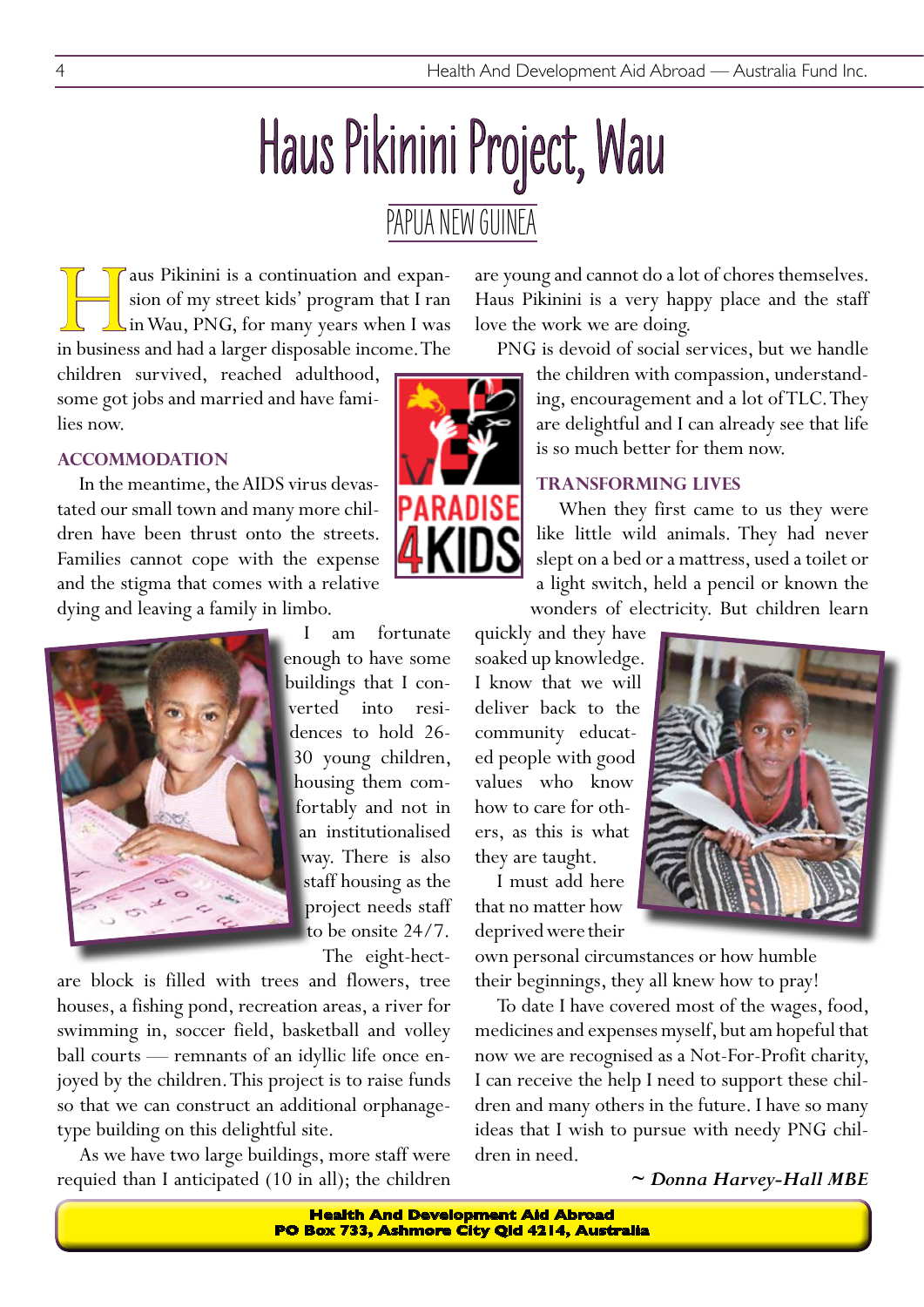

# **Current HADA Projects**

**All projects listed are approved for tax deductibility**

**Please visit the HADA Website www.hada.org.au**

#### *AFGHANISTAN*

#### **NOOR-Ophthalmic Technician Training Program**

Manager: Liz Green

• Providing training for the treatment of eye conditions [AFG-010]

## *AFRICA and ASIA*

#### **Medical Training in Africa and Asia**  Manager: Dr Judith Goh

• Training African and Asian doctors in treating women with genital tract fistula [AFR-010]

#### **Library Aid International Inc**

Manager: Peter Cunningham

• Providing books for schools to improve educational outcomes and life opportunities. [AFR-011]

## *BANGLADESH*

**New Hope Ministry Bangladesh Trust** Manager: Warwick Lloyd

- **• Rural project** to help orphanage selfsufficiency [BGD-010]
- **• Multi-Purpose Educational Buildings** [BGD-012]

#### *BURUNDI*

#### **Mustard Seed Project**

Manager: Des Willmott

• Meat chickens, fish farming and biogas projects [BDI-010]

# *CAMBODIA*

#### **Siem Reap**

Manager: Jonathan and Heleen Wolters

• **Bridge of Hope**: Working with families and communities to prevent children at risk becoming street children (or sold/ ending up in prostitution). [KHM-010]

# • Family Sponsorship [KHM-018]

# **Good Neighbours Pre-School**

Manager: Julie and Will Fowles • A pre-school for disadvantaged children. [KHM-013]

# *CHINA*

**Hope Of Tomorrow** Managers: Daniel and Irene Kim [CHN-014]

• Giving hope to the blind [CHN-013]

## *INDIA*

**Maxton Strong Orphanage School** Manager: Rick Shipway [IND-014] Manager: Clifton Shipway [IND-015]

• Kindergarten Construction: to provide suitable education facilities for early learners [IND-017]

#### **Maxton Strong School Staff Accommodation**

• Building accommodation for school staff [IND-018].

# *IRAQ*

# **Sulaymaniyah, Kurdistan**

**Optician Training Centre**

Apprenticeship program for opticians [IRQ-010]

# *KAZAKHSTAN*

# **HADA, Astana**

Manager: David Pichotta [KAZ-013]

- • **Alcoholism**: Education, literature, and support groups for alcoholics and their families. [KAZ-010]
- **Open Doors Community Centre: a place** to gain employable skills and life skills for young adults, couples and parents. [KAZ-011]
- **• Valueology**: assisting schools by providing materials, and teaching values to teenagers. [KAZ-012]

# *MONGOLIA*

# **Good Neighbor Society, Ulaanbaatar**

Manager: Tsegmid Delgermaa

• Family Development Program [MNG-010]

# **Good Neighbour Society — Mobile Drop-In Centre**

- Manager: Corrie van der Esch [MNG-019]
- • Assist homeless people in Ulaanbaatar [MNG-018]

#### **Elio Day Care Centre**

• A preschool for children in a povertystricken area [MNG-020]

# *NEPAL*

# **ACN Health Promotion**

Manager: Dr Julie Lincoln [NPL-011]

• Providing access to safe drinking water and toilets, improve knowledge of hygiene/ sanitation, nutrition and preventable diseases [NPL-012]

# *PAPUA NEW GUINEA*

# **PK4 Haus Pikinini Orphanages Development**

Manager: Donna Harvey-Hall

• Building orphanages to create a positive, loving environment for abandoned and neglected children [PNG-010]

# *SIERRA LEONE*

# **Syke Street School**

Manager: Dr Themi Adamopoulo

• Providing school canteen, medical clinic, and toilets [SLE-013]

## **PK4A Orphanages Development**

• Building orphanages to create a positive, loving environment for abandoned and neglected children. [SLE-012]

# *SOUTH AFRICA*

#### **My Father's House Worcester**

Manager: Jan Buchanan [ZAF-011]

**• Community Centre** for vulnerable teenagers [ZAF-010]

# *UGANDA*

# **Grace Care Child Program**

Manager: Emmanuel Kanuli

• To build classrooms for orphaned/ disadvantaged children [UGA-020]

# *VANUATU*

#### **Victory School of Hope**

• To build new classrooms for school in Blacksands community. [VUT-010]

# *ZAMBIA*

# **Oasis Care Project, Ndola**

Manager: Lainah Phiri [ZMB-013]

- **• Market garden** for orphanage [ZMB-010]
- Gardeners: Benson and Alison [ZMB-012]

# *DISASTER RELIEF*

- • Bangladesh floods [DIS-000]
- Help for Syrian refugees [DIS-010]

# *WHERE MOST NEEDED*

The board will allocate these funds to projects in most need [WMN-010]

69